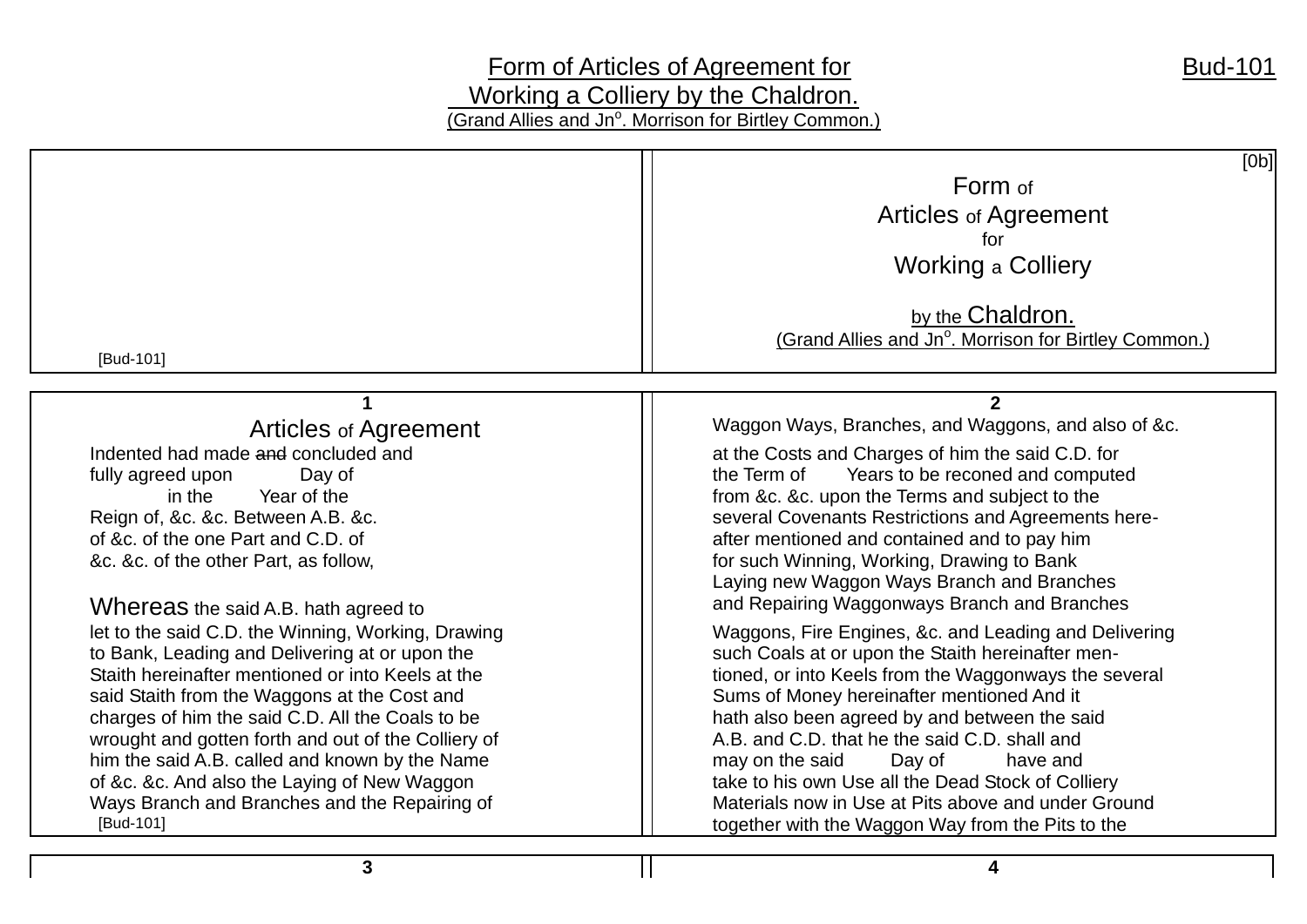Staith, and all the Branches thereof with all **paid and made good in Manner hereinafter** the Waggons and Waggon & Materials of and be- mentioned Now these Presents witness longing to the said Colliery at a Valuation to That in Persuance and Part Performance of be made by two indifferent Persons the one to the said Agreement and for and in Consideration be chosen by and on the Part of A.B. &c. and the **only and in the covenants and Agreements** hereinafter other to be chosen by by the said C.D. and in Case **contained on the Part and Behalf of the said** such two Persons cannot agree in their Valuation **C.D.** his Exors and Admors to be kept done then such Valuation to be made by a third Person to **and performed he the said A.B.** has granted be chosen by such two Persons And that at the  $\vert$  and demised to the said C.D. the Winning End of the said Term of Years all the there Working Drawing to Bank and Leading and Dead Stock of and belonging to the said Colliery **Delivering at or upon the Staith belonging to** Waggon Ways Branches, Waggons and Waggon  $\vert\,\vert$  the said A.B. at &c. or into Keels at the Materials, Fire Engine Materials, &c. &c. shall be  $\vert$  said Staith from the Waggons all and every revalued by two indifferent Persons to be chosen the Coals to be wrought and gotten forth<br>as aforesaid and in Case such two Persons cannot and streamed and out of the Collieries and Coalmines of him as aforesaid and in Case such two Persons cannot agree in their Valuation then by a third Person to **the said A.B.** situate lying and being in &c. &c. be chosen as aforesaid who is then to value the and and commonly called or known by the Name of same as if in Use for a current going Colliery  $||$  &c. To have hold and enjoy the said Winn $^{\mathfrak{g}}$ . and the Difference between such Valuations to be Working Drawing to Bank and Leading and [Bud-101]

Delivering at or upon the Staith or into Keelsat and and in such a method and Manner as the the said Staith from the Waggons all and Viewer or Viewer or Viewers Agent or Agents for the every the Coals of the said Collieries and Coalmines The Time being of the said A.B. &c. shall from at aforesaid unto the said C.D. his Exors The Time to Time direct. Win and Work or cause and Admors from the Day of for and to be won and wrought the said Collieries & during and unto the full End and Term of Years Figure 1. Coal Mines And shall and will from Time to from thence forth next ensuing fully to be compleat Time and at all Times during the said Term and ended And for the Considerations aforesaid at his and their like Costs and Charges will and for and in Consideration of the Covenants and Sufficiently lay all new Waggon Ways and Agreements of the said A.B. hereinafter **Branch and Branch and Branches when the same shall** contained He the said C.D. for himself his be necessary to be made and laid and well Heirs, Exors & Admors doth hereby covenent promise **Admorphish and Sufficiently uphold maintain and keep** and agree to and the said A.B. his Heirs the same with present Waggon Ways & and As[ins] in Manner following (that is to say)  $\vert \vert$  the Branches thereof to the several Pits and in that he the said C.D. his Exors & Admors shall the Heap Steads thereof together with the Waggons

**5 6**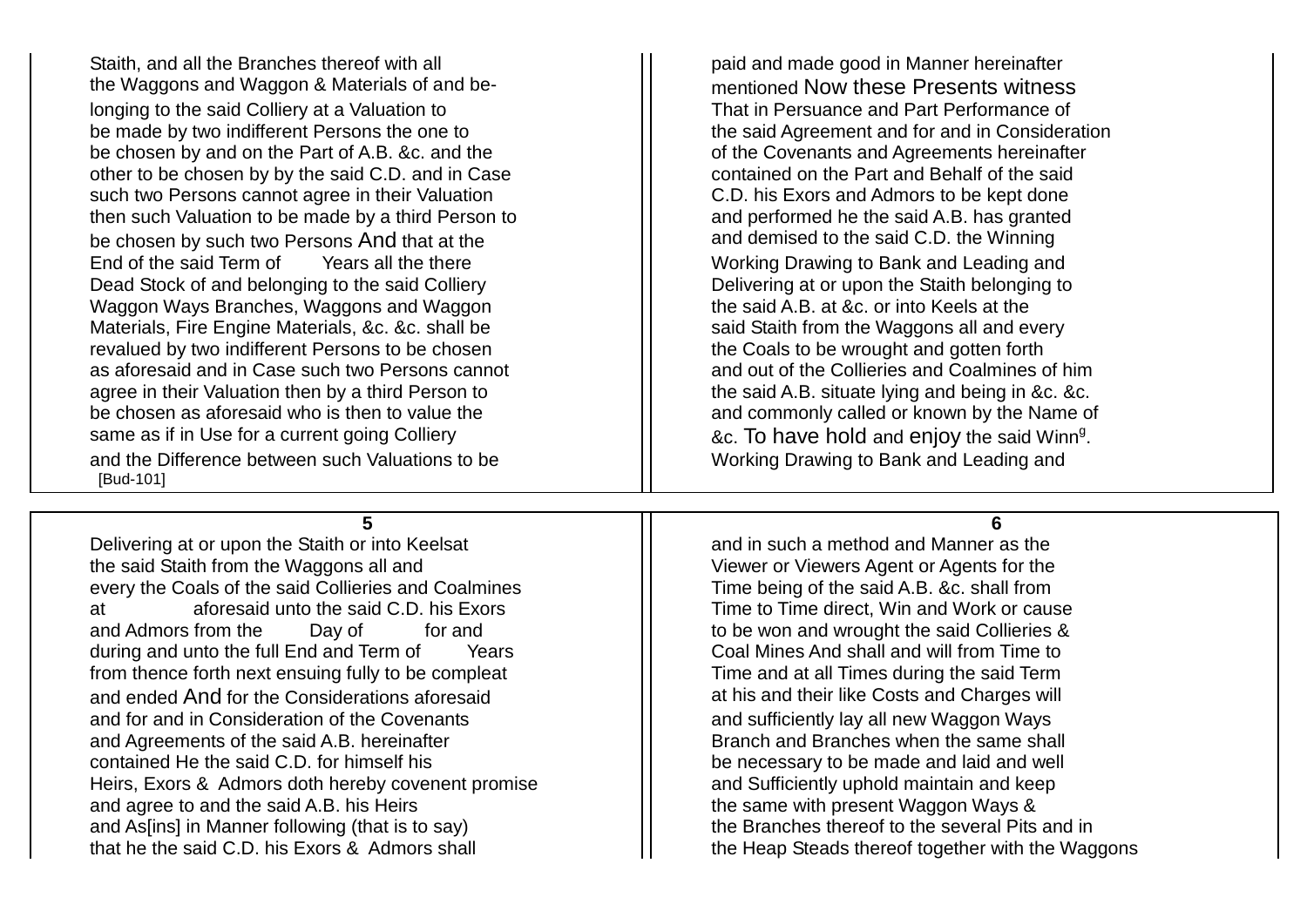and will during the said Term of Years at his to be made use of in Leading the Coals in good & and their own proper Costs and Charges in a fair surfluit sufficient Repair and Condition and shall and regular and proper Manner according to the best whill pay and discharge to the Tenants the same and most improved Method and Course of Winning Summer Sum and Sums as are now paid and payable to and Working Collieries in the County of Durham [Bud-101]

them for and in Respect of the common and **or on Board of the Keels or Lighters of him the** usual damages of Ground by the said Waggon Way said A.B. or his Fitters or Agents at the said or any other Waggon Ways hereafter during the **Staith out of the Waggons and that with as**<br>Continuance of the said Term of Years to be **Staith Access of the Staith out of the Waste**. Damage or Injury to the made Use of by the said C.D. together with  $\lvert \rvert$  said Coals as possible And shall and will in such extraordinary Damages (if any) as they may a state the state fair regular and orderly Manner transact, happen to sustain and shall and will well and manage and carry on the whole Business Sufficiently Repair and Condition And **Outlet Sufficiently Repair and Condition And Condition Conduct Conduct Condition**<br>also shall keep and provide Gate **outlet and Condition Condition** Such Coals and in Managing and Work Keepers to keep the said Gates shut and prevent  $\vert$  the said Collieries shall and will use his & Trespasses by Cattle of otherwise And also the state of their best and utmost Endeavours to prevent shall and will from Time to Time and at all all all all Manner of Obstructions and Prejudice hap-Times during the said Tyerm of Years at his and **Figure 1** pening to the said Collieries or to the Working their like Costs and Charges lead and convey and Leading or Delivering the Coals of the same & cause to be led and conveyed in Waggons all the to facilitate the safest best and most proper Coals which shall be wrought in the said Collieries Method and Course of Working the said Collieries and Coalmines from the several Pits of the same  $\vert$  as well in the Whole Mine as in the Walls & to the Coal Staith of him the said A.B. at Pillars thereof And shall and will work or aforesaid and deliver the same on the said Staith cause to be wrought all or as many of the Coals

[Bud-101]

Viewers Agent or Agents for the Time being and Delivering the said Coals (it beinghere of the said A.B. in each Year of the said Term by declared and agreed to be the true to be directed to be wrought both in the Whole Intent and Meaning of these Presents and and shall and will send or cause to be sent **of and the Coal Drifts and other Drifts** 

**7 8**

Years to be little Waste, Abuse, Damage or Injury to the such Coals and in Managing and Working as can and ought or shall by the Viewer or

#### **9 10**

Mine and in the Walls and Pillars of the  $\sim$   $\sim$   $\sim$  of the Parties hereto that the said Collieries & several Seams of Coal in the said Collieries Coalsmines and the Winning and Workingthere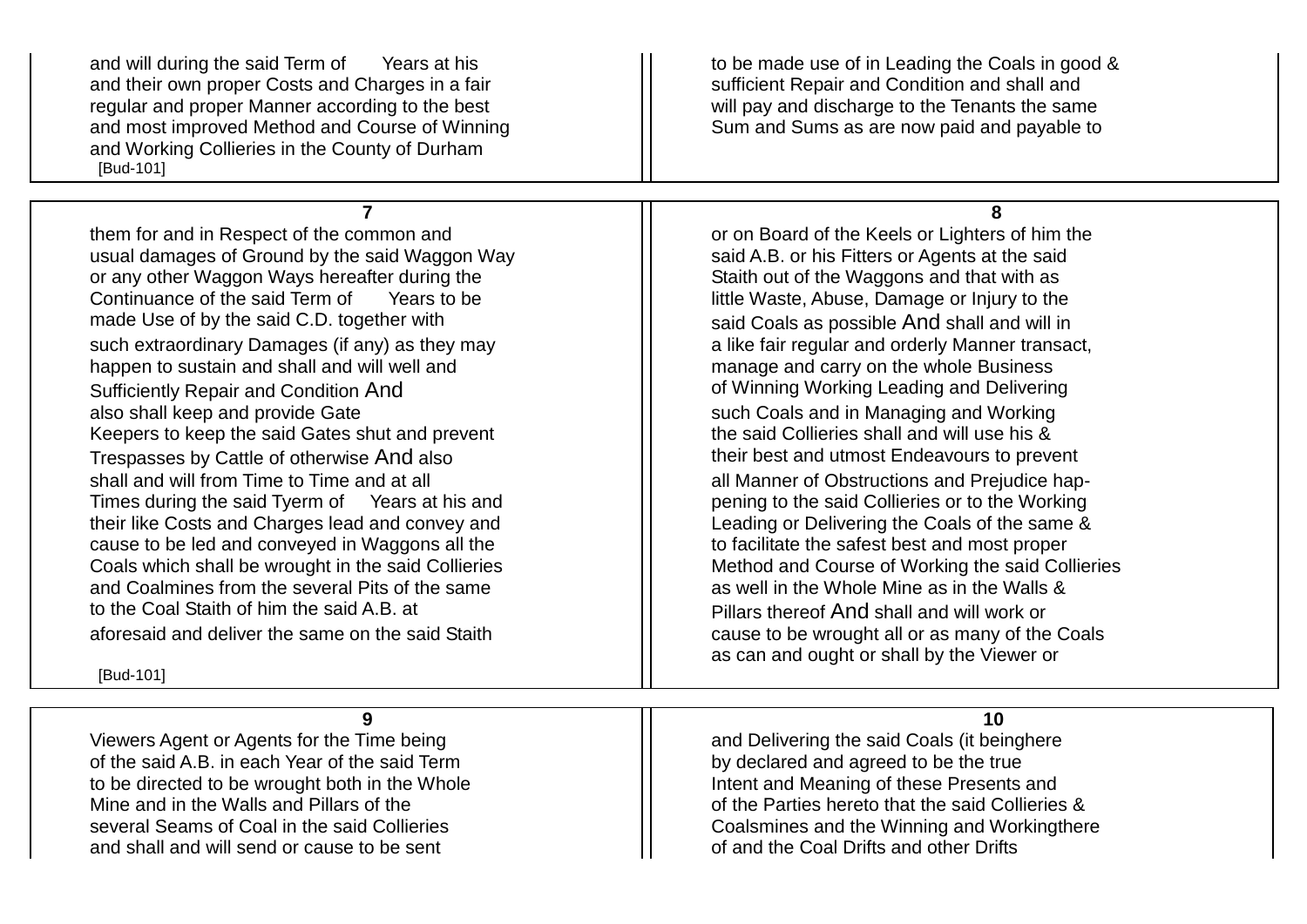all such Coals above Ground and deliver the  $\vert$  and Works necessary for the Winning or and, same on the said Staith out of the Waggons Matters Working the same and all other Matters & as large and as clean and dry and in as good and Things relating thereto shall be wrought led<br>and merchantable State and Condition as the state of the made and done with and under and accordi Nature of the Mine will admit And for the Advice Orders and Directions of the Nature of the Nature of the Natur these Ends and Purposes shall and will from  $\vert$  Agent or Agents, Viewer or Viewers of the Time to Time and at all Times hereafter during<br>the said Terms of Sears observe keep and follows also shall and will from Time to Time and the said Terms of Years observe keep and follows the Orders and Directions and pursue the Advice at all Times during the said Term of Years of the Agent or Agents Viewers for find and provide a Sufficient Number of the Time being of the said A.B. &c. relating to  $\parallel$  Horses and of Men competently able knowing the Working the said Collieries and Leading and and and experienced for the doing performing manag-

[Bud-101]

Business in all its Parts and Branches and Work Tools Utensils and materials whatsooever for and in the doing and performing all Pit Work which shall in any wise be needful necessary or Waggon and Waggon Way Work Smithwork **proper for the doing performing and carrying on** Wrightwork Corving Work and other Work the said Work and Business as well above Ground whatsoever which shall in anywise relate to  $\vert$  as below And shall and will from Time to or be needful or necessary inor about the same The Time and at all Times during the said Term And shall and will at his and their own at his and their own at his and their own Costs and Charges rid and Expence Copsts and Charges maintain and keep **clean away and remove all Falls of Earth** Wages of allsuch Men and other Servants Wages of allsuch Men and other Servants from Time to Time to be so found provided **Drifts in the said Collieries or in any of the Seams** and kept employed as aforesaid And **of Coal therein, which the Agent or Agents** also shall and will at his and their like Viewer or Viewer or Viewers for the Time being of the said Costs and Charges find and provide sufficient A.B. &c. shall think necessary and direct to Numbers and Quantities of Picks, Hacks,  $\frac{1}{1}$  be cleared away and removed and shall and will Shovels, Mauls, Wedges, Props, Frames, Rolleys, From Time to Time and at all Times during Slids, Ba'arrows, Waggons, Pumps, Lamps, Oil, The Said Term at his and their own Costs & Charges Lampwick, Candles, Ropes, Chains, Hooks, Corves, Supermann and Drifts, Drive and make all Coal Drifts Deals, Rails, Wood, Timber, Iron, Steel and all and Water Level Drifts and other Drifts, Levels, Levels,

made and done with and under and according ing and carrying on the aforesaid Work and

**11 12**

all such Horses and pay and defray the Stone, Slate, Rubbish, and other obstructive Matters and Air Courses in the said Collieries and Seams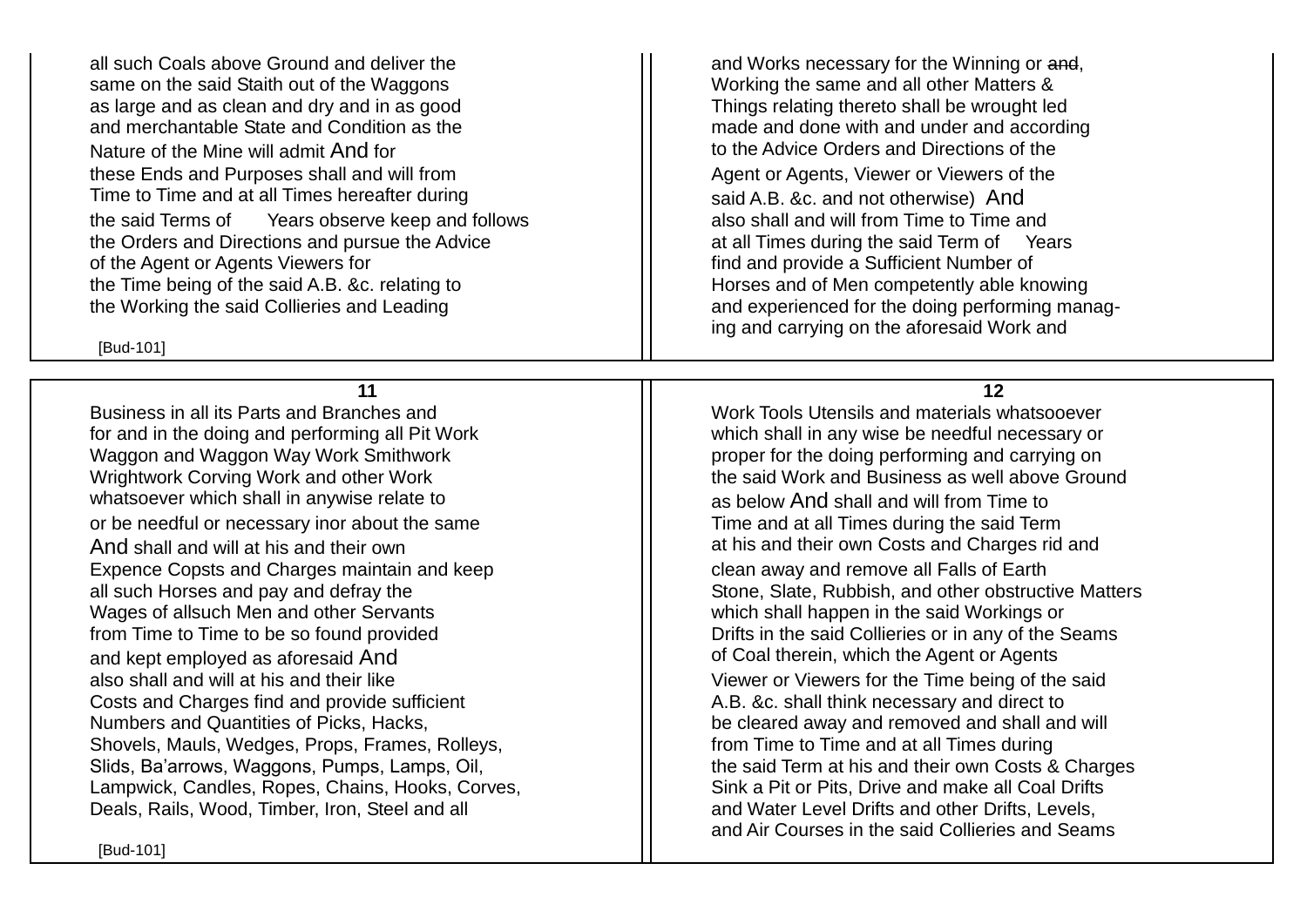**13 14** of Coal in such Manner as he or they shall be  $\vert$  aforesaid and shall and will at his and their ordered and directed by the said Agent or Agents **of the set of the Costs and Charges make all Horseways** Viewer or Viewers for the Time being and not<br>
otherwise for the better and Safer Working the **B'arroways Tram Ways and Gin Ways in &**<br>
about the said Collieries when and where otherwise for the better and Safer Working the said Collieries and Seams of Coal and Carrying the same shall be necessary and convenient on the proper Business thereof And also shall **and all and all the said Ways shall and will during** and will from Time to Time and at all Times the said Term keep in good Repair & Condition during the said Term at his or their own Costs and at the End thereof leave the same in and Charges set-over or work through all Dykes the the like good Repair and Condition And Obstructions and Troubles and pump or raise shall and will during the said Term well to the Fire Engine Level all Water in the said Coll<sup>s</sup>. and Seams of Coal where the same shall be ne- Timber and pay ans defray the Charges and cessary and at the like Costs and Charges shall & Expences of timbering all the present and will from Time to Time draw to Bank and lay  $\vert\vert$  future working Pits of the said Collieries above Ground separate and apart from the Coals and Coalmines and leave them well timbered which shall be wrought and sent above Ground and in a good State and Condition at the End or as aforesaid all such Earth Stone Rubbish and **only a substitute the solution** of the said Term other obstructive Matter as shall proceed from or  $\vert$  And Shall and will from Time to Time durbe produced by the Working of the said Collieries ing ing the said Term keep sufficient Wailers or and Seams of Coal as shall be requisite or necessary to be Drawn to Bank and laid above Ground as [Bud-101]

proper Persons constantly employed at every Pit and a set of A[sms] or A[sms] or his or their Viewer or Viewers agent Heap so long as such Pit continues to be wrought **or Agents during the Continuance of the** wailing picking and taking all Stones, Slates, Term hereby granted at their Wills & Pleasures Thill Band Brasses and other Refuse from Thill Band defend by the Ropes and Engines among the Coals sent above Ground.. And cast and compute the said C.D. his Exors or Admors and a fed by the said C.D. his Exors or Admors aside all such Stones Slates Thill Band Brasses into all or any of the said Pits or Shafts of or and other Refuse at such Pit Heaps so as to belonging to the said Collieries or Coalmines keep the Coals as clean and good as may be  $\vert$  and to view and inspect the Workings of Also that the said C.D. his Exors or Admors the same thereby the better to be informed shall not nor will by himself or themselves of the state of the due and regular Course of Working his or their Agents or Workmen do or commit the same and to line measure and use or wittingly or willingly permit or Suffer to be such such other Methords as they shall think

and Sufficiently timber and Support uphold with

#### **15 16**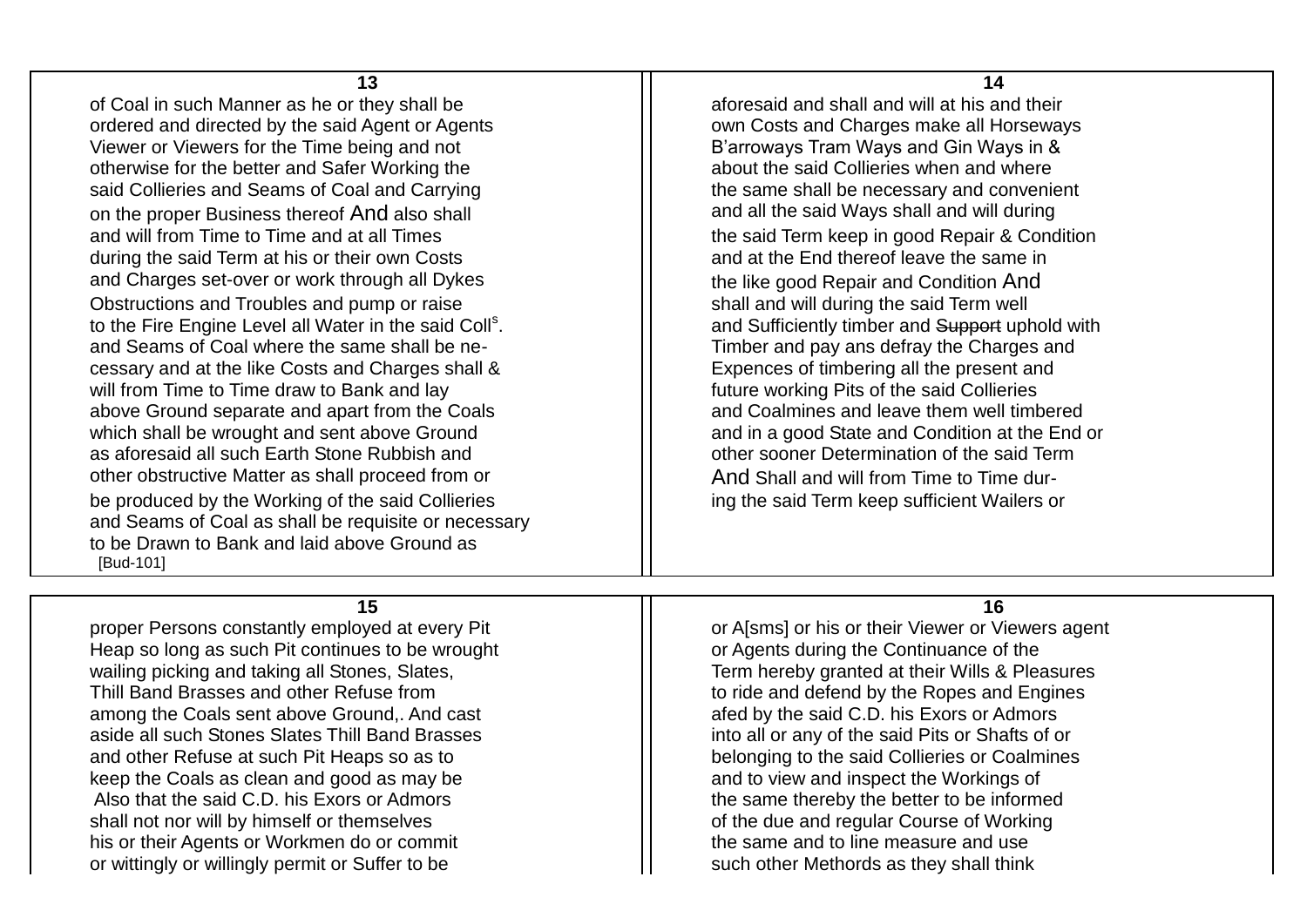done or committed any Act whereby or by  $\vert$  fit to discover the same and by the same Means whereof the said Collieries or Coalmines Ways and Means to ascend and come up or any Part thereof shall or may be drowned at the said Pits or Shafts when and as often as or overburthened with Water or Stythe from the state of they shall think fit and convenient And any Wastes in the said Collieries or in from also that he the said C.D. his Exors or Admors any other neighbouring Colliery or whereby any shall and will at the End and Expiration or Thrust may happen to the same or any Part thereof And further that it shall and may be lawful to and for the said A.B. his Heirs [Bud-101]

other sooner Determination of the said Term and Term all Times during the Continuance of the of Years yield and deliver up to the said said said said Term pay and discharge or cause to A.B. his Heirs or A[sms] or his or to such a Person or **be paid and discharged all and every the** Persons as he or they shall appoint the quiet Sun and Sums of Money and Payments and peaceable Possession of the said Collieries **whatsoever which from and after the said** with the Pits kept and left open and in a vertex and  $\begin{array}{c} \text{Day of} \\ \text{Safe Working} \\ \text{Day of} \end{array}$  and safe Working – State together with the Fire safe Working – State together with the Fire Engine Level and all the Air and other Levels Colliery and all Taxes Cesses Charges & or Watercourses of or belonging to the said Impositions and all other Outgoings char-Collieries free open and upstanding (except genum in the said Term and Definition of the said Term control of term such as are already lost or may be lost by the such as are already lost or may be lost by Means of any unavoidable general Thrust  $\parallel$  Mines and Premisses and payable on Acc<sup>t</sup>. or Creap) And also shall and will during the the thereof, All Damagees of Ground and said Term work and send above Ground and Trespass to be occasioned thereby or by the lead and deliver at the Fire Engine used for  $\vert \vert$  Working thereof (the Way Leave Rents exthe said Collieries gratis all such Coals as shall excepted. The said Collieries gratis all such Coals as shall be necessary for the said Engines Consumption **or the said Premises**, and be charged on the said Premises, and and Engine Keepers Fire Coal And also also also also except such Sum or Sums of Money as shall and will from Time to Time and at shall or may be expended or laid out in or [Bud-101]

#### **17 18**

**19 20** about Repairing and Keeping in Repair **of Coals** of clean merchantable Coals accounting the said Fire Engine and for the Wages and each Chaldron to contain 24 Bolls and

Hire of the said Fire Engine Keepers which **Example 20** Fire 2011 each Boll 36 Gallons Winchester Measure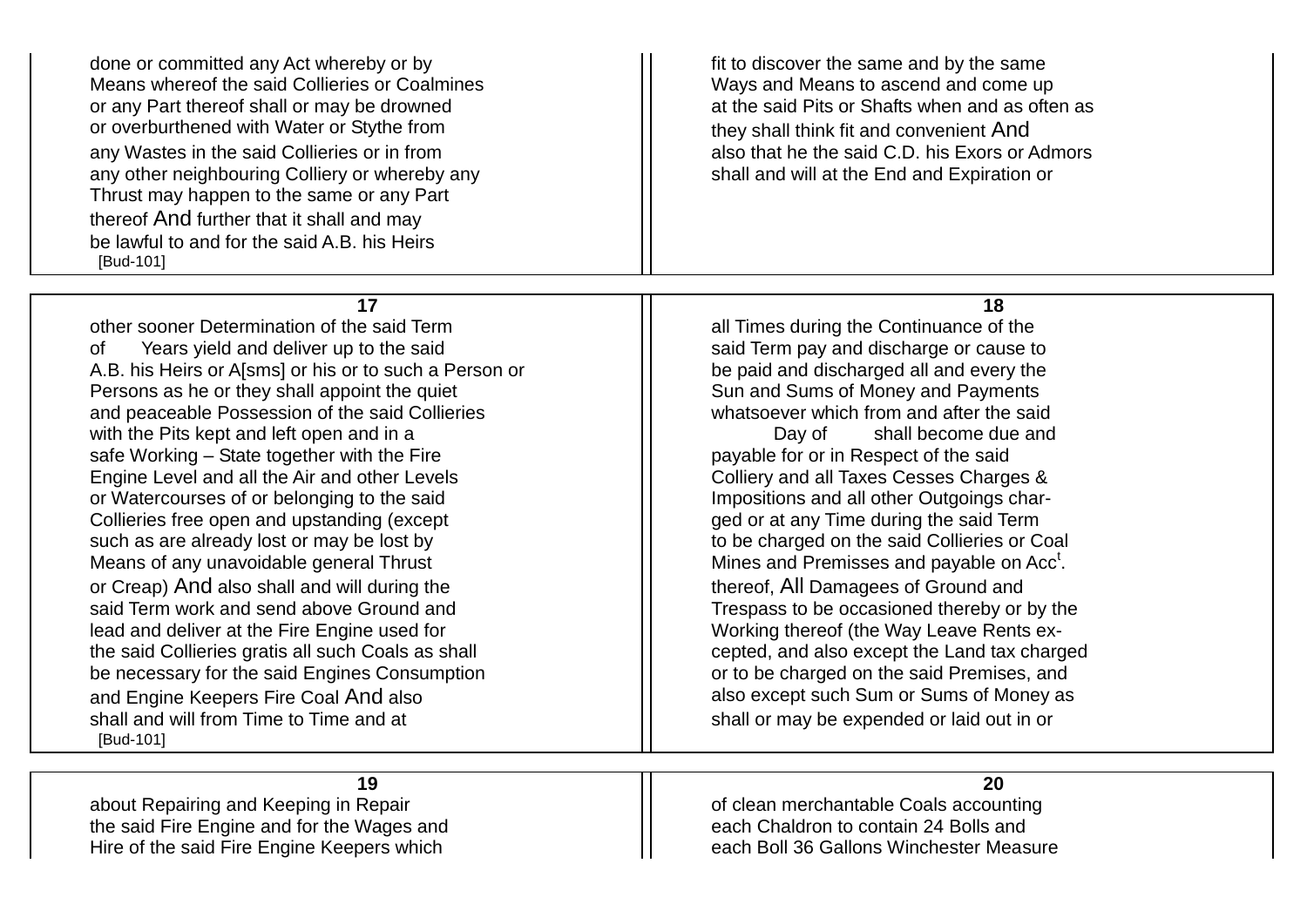last mentioned several Rents Repairs and <br>
Keeping of the said Fire Engines and Land<br>
Keeping of the said Fire Engines and Land<br>
Which shall be wrought led to and laid upon<br>
the said Staith or delivered on Board the Keeping of the said Fire Engines and Land Tax are to be born and paid by the said Keels as aforesaid ley the said C.D. his Exors A.B. as is hereinafter mentioned) And and solution and a set of and from any of and from any of the said A.B. doth hereby for himself his The Seams of Coal which now are working Heirs or A[sms] (in Consideration of the or the or that shall hereafter be wrought at any of Covenants and Agreements herein before contained **the Pit or Pits of the said Colliery And it** on the Part of the said C.D.) his Exors or is hereby declared and agreed by and between Afdmorsh covenant promise and agree to and the said Parties to there Presents that the with the said C.D. his Exors or Admors said Rates and Prices for working the said in the Manner following (that is to say) that  $\vert$  Coals shall be paid at the Times and in he the said A.B. his Heirs or A[sms] shall Manner following (that is to say) at the End and will well and truly pay or cause to be **of exery 14 Days from the said** Days of paid unto the said C.D. his Heirs or Admors **the Sum of a Score for every Score of** paid unto the said C.D. his Heirs or Admors or Assgns the Sum of **coals** of lawful **Coals** wrought and drawn to bank with a & Money of Great Britain for every Chaldron [Bud-101]

### **21 22**

16 Peck Corf, and a Score for every Score Book and take Copies thereof from Time to say) on the Day of in every Year or also the Costs Charges and Expences of Repairing . Landtax charged or to be charged and payable of Waggons to be entered in the Staithmans' it is hereby further mutually covenanted and agreed by and . he the said A.B. his Heirs or A[sms] shall

wrought and drawn to Bank with a 20 Peck  $\vert$  Time as Occasion shall or may require and Corf, and the Remainder if any there be which be thought necessary And also that he the shall appear to be due shall be paid to him & said A.B. his Heirs or A[sms] shall and will them at the End of every 12 Months (That is to pay and discharge the Way Leave Rent And within the Space of 20 Days next after that and Keeping in Repair the Fire Engine and the Day and the Number of Chaldrons, and the Wages and hire of the Engine Keeper And the Number of Chaldrons wrought led and deliver<sup>d</sup>. as aforesaid to be ascertained by the Number **Formal** for or in Respect of the said Premises And Books of the respective Coals led to the said **between** the said Parties to there Presents that Staith and delivered thereon or on Board of at the End & Expiration or other sooner Desuch Keels as aforesaid each Waggon to hold termination of the said Term hereby granted and contain 19 Bolls such Measure as afores<sup>d</sup>. or such other Number of Bolls as the said Waggons and Mull take at a Valuation to be made shall be found from Time to Time to hold and by skilful Persons to be indifferently named contain the said Waggons to be admeasured **one of them by the said A.B.** his &c. and the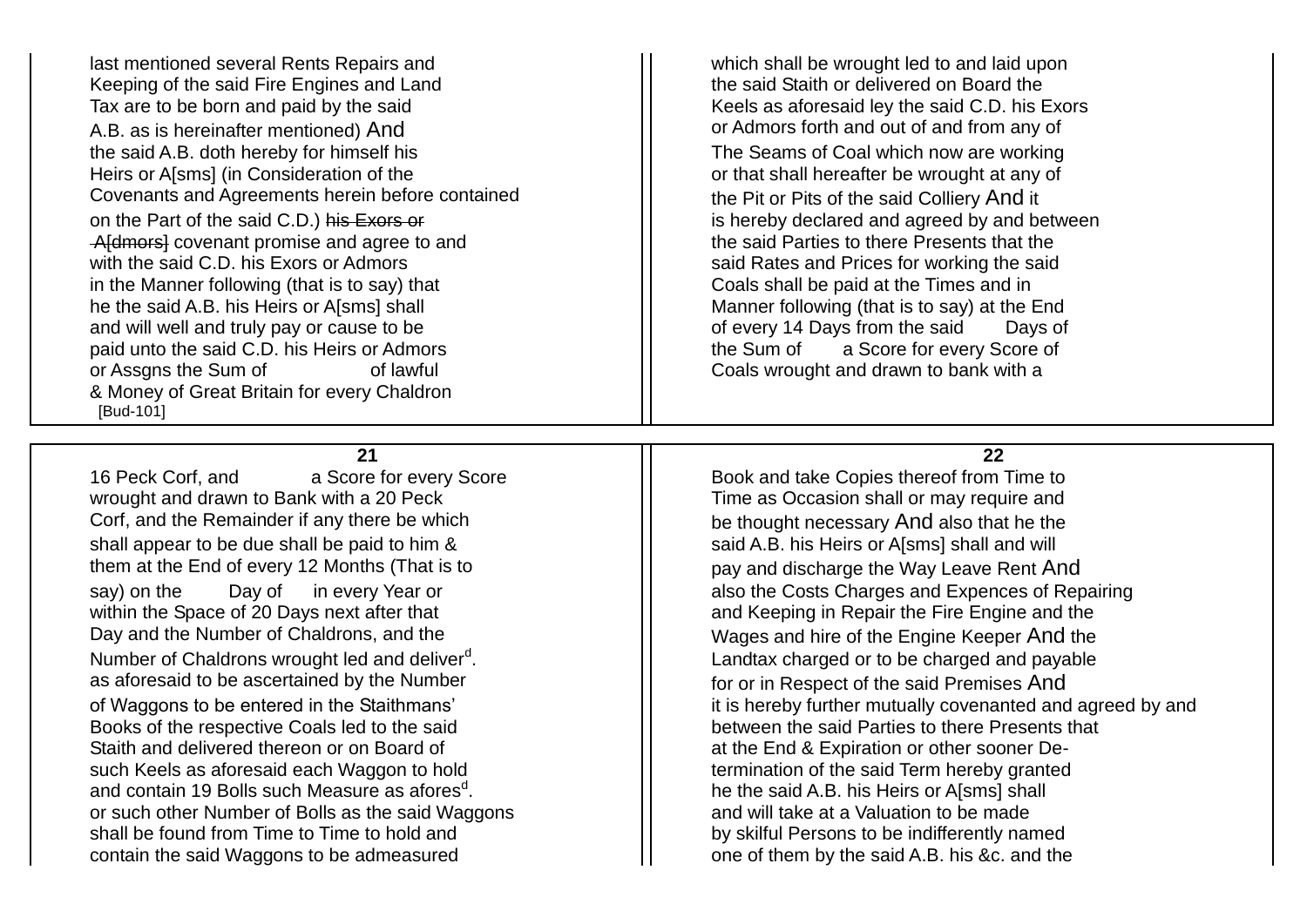**23 24** Persons cannot agree in their Valuation then **Fig. 1.1 Follow 1.1 Fig. 1.1 Fig. 1.1** Fig. 2.1 Fig. 2.1 Fig. 2.1 Fig. 2.1 Fig. 2.1 Fig. 2.1 Fig. 2.1 Fig. 2.1 Fig. 2.1 Fig. 2.1 Fig. 2.1 Fig. 2.1 Fig. 2.1 Fig. 2.1 Fig. 2.1 Fi by a third Person to be chosen by such two Such Stock of Timber Deals Rails Sleepers Gins Persons, all the then Stock of Hay in the Ropes and other Materials and other Materials and other Stock Yard and of Corn and Hay in the Stock True Dead Stock thereof or belonging to the Granaries and Lofts and all the Stable said Colliery And in Case such Stock of Utensils Gears and Trappings, and shall and Translated Translated Translated Translates Gins Ropes will well and truly pay or cause to be paid and stock and other Materals and other Dead Stock unto the said C.D. his &c. the one full  $\vert$  shall upon such Valuation amount to Moiety of the Amount of such Valuation more in the Value of the present Dead and appraisment at or before the End of Stock entered upon by the said C.D. He 6 Months next after the Expiration or other the said A.B. his &c. shall and will sooner Determination of the said Term and sooner Determination of the said Term and the other Moiety thereof at or before the End such Revaluation shall be made as aforeof 12 Months next after the Expiration on said will and duly pay or cause to be other sooner Determination of the said Term paid unto the said C.D. his &c. so hereby granted And further that at the much Money as the same shall so exceed End and expiration or other sooner Determina- in Value, but in Case the same shall on tion of the said Term the said A.B. his &c. such Revaluation amount to less than shall also take at a Valuation to be made the Value of the Value of the Dead Stock entered upon as

aforesaid then and in such Case the said  $\vert$  giving or leaving at the Dwelling house C.D. his &c. shall and will within of the said C.D. his &c. Notice in Writing the Space of 6 Weeks next after such under his or their Hand or Hands of his last Valuation being made well and truly and the state of their Intention or Desire to determine pay or cause to be paid unto the said A.B. the Term hereby granted at the End of his &c. so much Money as the said Stock 2 Months from the Time of the Delivery of Timber Deals Rails Sleepers Gins Ropes **of Supering Contract Contract Contract** of such Notice that then and in such Materials and other Dead Stock shall Materials and other Dead Stock shall Case it shall and may be lawful to & upon such last Valuation fall short of or **for the said A.B. his &c. or his or their** for the said A.B. his &c. or his or their be less than the Value of the dead Stock Viewer, &c. &c. At the End of the 2 Months so entered upon by the said C.D. as Afores<sup>d</sup>.

by two Skilful Persons to be chosen as aforesaid

[Bud-101]

## **25 26**

from the Time of the Delivery of such